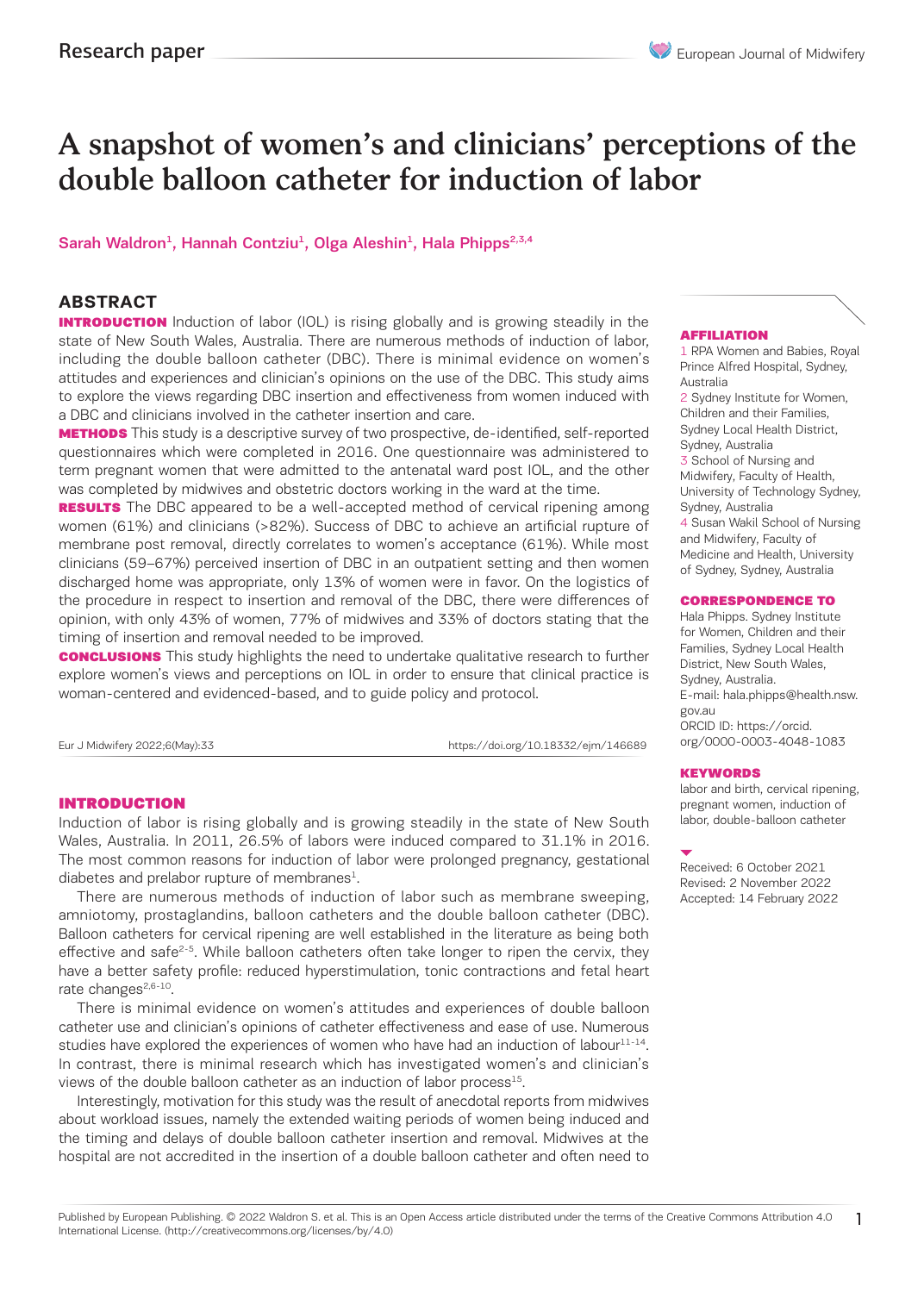# Research paper

wait for an available doctor to perform the procedure.

The aim of this study was to explore the views regarding double balloon catheter insertion and effectiveness from women being induced with the catheter and the clinicians involved in the catheter insertion and care.

### **METHODS**

This is a prospective descriptive survey of two de-identified, self-reported questionnaires, that was undertaken between September and November 2016, in a tertiary hospital in Sydney, NSW, Australia. Two de-identified, self-reported questionnaires were distributed (Supplementary file). One was administered to women (n=26) of term gestation with a singleton pregnancy that were admitted to the antenatal ward for an induction of labor (at post double balloon catheter removal) and the other was administered to midwives or doctors (n=42) involved in the double balloon catheter insertion and care of the women.

The double balloon catheter is a soft, thin tube that is inserted vaginally through the cervix, two balloons are inflated, one on the side of the internal os (orifice) providing pressure and overstretching the lower uterine segment workload of the medical staff which and indirectly causing localized prostaglandin<sup>6</sup>. The other review and insertion of vaginal prostaglandin in<br>1. The members of members and overview of the step by step by step by step by step in the step of the step of balloon is inflated on the side of the external os, pressure is applied and dilation of cervix results from this pressure insertion. Clinical data were collected c on both sides $6$ . Cervical ripening was performed with 0.3 mg/h slow release intravaginal dinoprostone over 12 hours

for a Bishop's score <7. If the Bishop score was still <6, a Cook® cervical ripening balloon was routinely inserted into the cervix, the balloons filled as per the manufacturer's instructions and removed after another 12 hours. Induction of labor was by artificial rupture of the membranes prior to commencing an oxytocin infusion. The key indications for induction of the study setting included gestational diabetes, reduced fetal movements, prolonged pregnancy and prelabor rupture of membranes<sup>16</sup>. Figure 1 provides an overview, step by step, of what occurs when a woman is admitted to the antenatal ward for induction of labor.

#### **Data collection and analysis**

We collected data relating to the views of women and clinicians regarding double balloon catheter insertion and effectiveness. The catheter was inserted either digitally or via visualization of the cervix using a speculum at the clinician's discretion. We did not collect data on individual practitioner insertion styles. Double balloon catheter placement time varied however; most occurred between 9 p.m. and 1 a.m. The variation was due to the heavy workload of the medical staff which delayed both medical review and insertion of vaginal prostaglandin in the morning, and midwives being not accredited to perform catheter insertion. Clinical data were collected on women's views on method and effectiveness of induction of labor, pain relief, artificial rupture of membranes, opinions on having the



*Figure 1. Induction of labor process at a tertiary hospital, Sydney, Australia*

CTG: cardiotocography; ARM: artificial rupture of membranes; DBC: double balloon catheter; 0600 is 6 a.m., 0700 is 7 a.m. and 2000 is 8 p.m.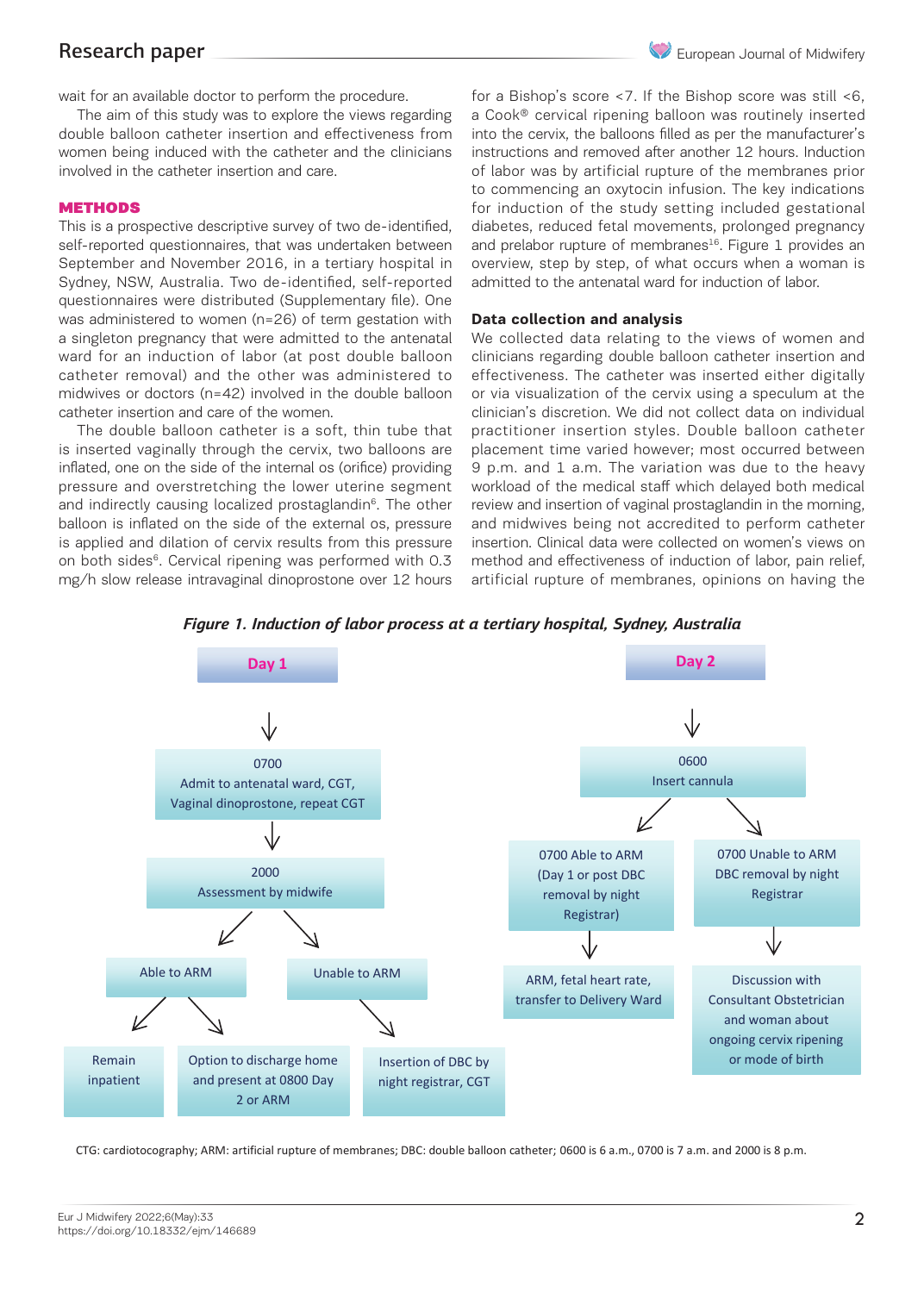*Table 1. Breakdown of clinician study participants' experience in a tertiary hospital, Sydney, Australia (N=42)*

| <b>Experience</b>                    | n(%)    |
|--------------------------------------|---------|
| Midwifery years of experience (n=30) |         |
| < 5                                  | 13 (43) |
| $5 - 10$                             | 9(30)   |
| >10                                  | 8(27)   |
| Medical staff experience (n=12)      |         |
| <b>RMO</b>                           | 1(8)    |
| <b>SRMO</b>                          | 2(17)   |
| Registrar                            | 7(58)   |
| Senior Registrar                     | 1(8)    |
| Senior staff specialist              | 1(8)    |

RMO: resident medical officer. SRMO: stream resident medical officer (obstetrics stream). RMO and SRMO are medical doctors 2–3 years postgraduate. Registrar and Senior Registrar are 4–9 years postgraduate in a specialty training program (i.e. obstetrics). Staff Specialist is a consultant obstetrician and gynecologist.

double balloon catheter in a future pregnancy as well as the option of the insertion as an outpatient. The effectiveness of the double balloon catheter was determined to be the successful artificial rupture of membranes after removal of the double balloon catheter. Clinical data were also collected from clinicians directly involved in both the insertion and care of the double balloon catheter. These data included the views of clinicians on ease of insertion, effectiveness, insertion and removal timing, and the option of the double balloon catheter as an outpatient measure. Demographic data were collected from the maternity database.

Survey data were analyzed using frequency tabulations. Oral and written information on the study was provided to all participants, who then provided voluntary oral consent to participate. The study had local ethical clearance from the Sydney Local Health District Ethics Review Committee (RPAH Zone).

#### RESULTS

The mean age of the women participants was 31 years, pre-pregnancy body mass index was 23 (kg/m<sup>2</sup>), and the

majority (≥58%) of women were born in a country other than Australia and New Zealand<sup>16</sup>. Women with diabetes in pregnancy and women born in South Asia were more likely to be induced than other women. Women born in South-East Asia were more likely to go into spontaneous labor at 38<sup>(+0/7)</sup> to 39(+6/7) weeks' gestation and women born in Australia or New Zealand were more likely to progress beyond 40 completed weeks' gestation<sup>16</sup>. Of the 42 clinicians who participated in the survey, 64% (n=27) were midwives, 29% doctors (n=12) and 7% student midwives (n=3) (Table 1). Most midwives, doctors and midwifery students were familiar with the hospital's induction of labor policy, 93% (n=25), 92% (n=11), and 100% (n=3), respectively (Table 2).

The majority (96%, n=22) of women having an induction of labor, had prostaglandin and 61% (n=14) had an artificial rupture of membranes performed successfully. On the issue of pain, 100% (n=23) reported that the insertion of the catheter was painful (Table 3). Most of the women (87%, n=20) required pain relief post double balloon catheter insertion and 75% (n=15) stated that the pain relief was effective (Table 3).

Doctors and midwives consistently believed that the

### *Table 3. The responses of the pregnant women study participants that were induced and had a double balloon catheter inserted, in a tertiary hospital, Sydney, Australia (N=23)*

| <b>Responses</b>                                          | n(%)       |
|-----------------------------------------------------------|------------|
| Had vaginal prostaglandin in IOL                          | 22(96)     |
| Was insertion of DBC painful                              | 23 (100)   |
| Pain relief required post DBC insertion                   | 20(87)     |
| Pain relief effective                                     | 15/20 (75) |
| ARM performed successfully post DBC removal               | 14 (61)    |
| DBC inserted and removed at an appropriate time<br>of day | 10(43)     |
| Discharge home with DBC in situ as an outpatient          | 3(13)      |
| Consent to DBC in future if require IOL                   | 14 (61)    |

IOL: induction of labor. DBC: double balloon catheter. ARM: artificial rupture of membranes.

### *Table 2. Clinicians' responses to the survey, in a tertiary hospital, Sydney, Australia (N=42)*

| <b>Responses</b>                                                      | <b>Midwives</b><br>$(n=27)$<br>n(%) | <b>Doctors</b><br>$(n=12)$<br>n(%) | <b>Student midwives</b><br>$(n=3)$<br>n(%) |
|-----------------------------------------------------------------------|-------------------------------------|------------------------------------|--------------------------------------------|
| Familiarity with RPAH IOL policy                                      | 25(93)                              | 11 (92)                            | 3(100)                                     |
| Believe the DBC is easy to insert                                     | 8(4)                                | 8(67)                              | Ω                                          |
| Believe the DBC is effective at ripening the cervix on most occasions | 22(82)                              | 10 (83)                            | 1(33)                                      |
| Feel timing of insertion and removal of DBC needs to be improved      | 21(77)                              | 4(33)                              | 3(100)                                     |
| Believe the DBC is an appropriate outpatient measure                  | 16 (59)                             | 8(67)                              | 2(67)                                      |

RPAH: Royal Prince Alfred Hospital. IOL: induction of labor. DBC: double balloon catheter.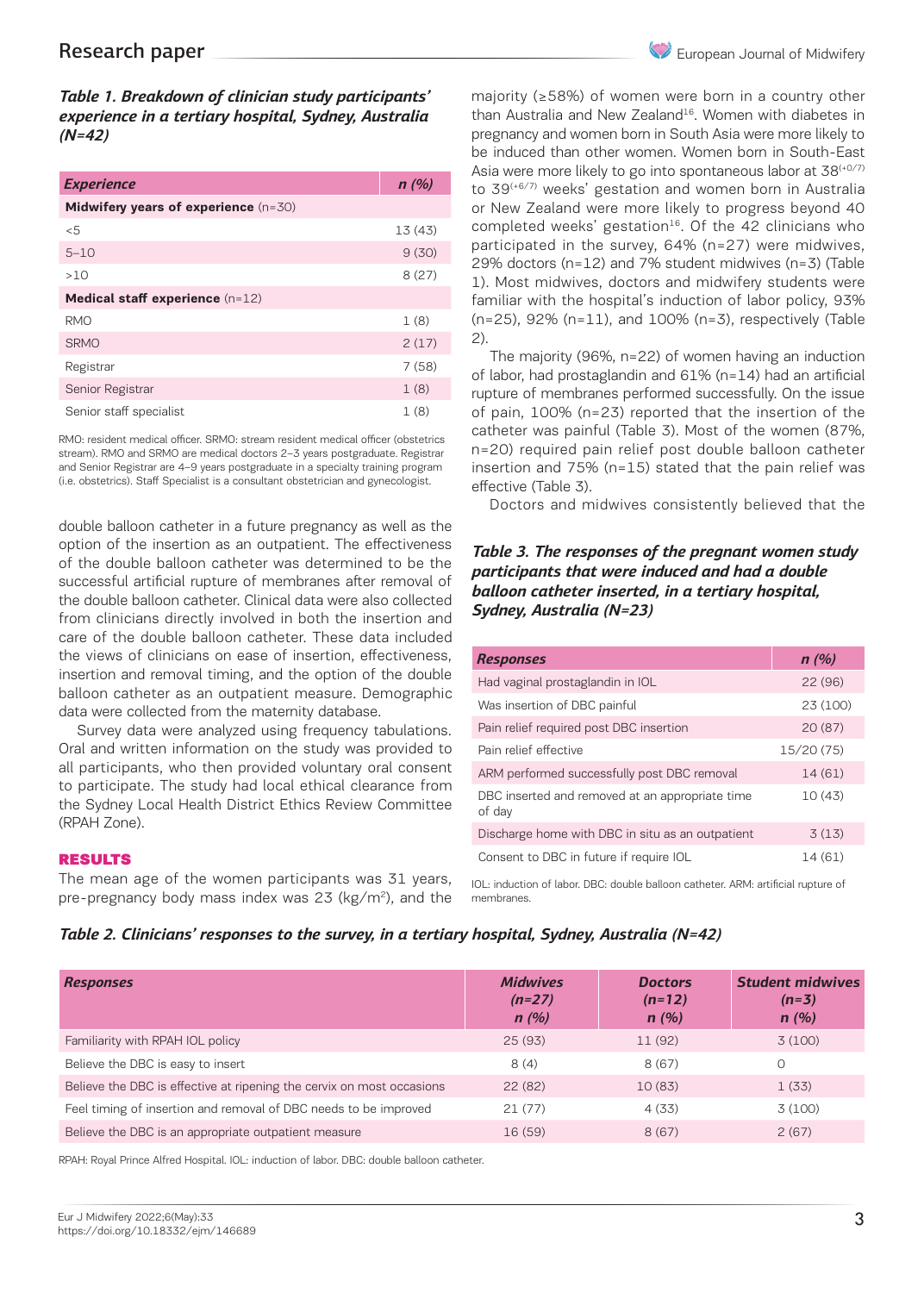double balloon catheter to be effective in ripening the cervix on most occasions, 83% (n=10) and 81.5% (n=22) respectively, compared to 33% of student midwives (n=1) (Table 2). Sixty-one percent (n=14) of women said they would consent to double balloon catheter insertion in the future and this result was consistent with the 61% (n=14) who reported that an artificial rupture of membranes could be performed post catheter removal (Table 3).

The double balloon catheter was perceived as appropriate in an outpatient setting by most clinicians, 59% of midwives (n=16), 67% (n=8) of doctors, and 67% (n=2) of student midwives (Table 2). When the women were asked if they would be happy to be discharged home with double balloon catheter in situ, only 13% (n=3) agreed (Table 3).

On the issue of the timing of double balloon catheter insertion and removal, 77% (n=21) of midwives felt timing of insertion and removal needed to be improved compared to 33% (n=4) of doctors (Table 2). Only 43% of women (n=10) reported insertion and removal was performed at an appropriate time of day (Table 3).

### **DISCUSSION**

The double balloon catheter for induction of labor was well-accepted by the majority of the women and clinicians surveyed at a tertiary hospital in the state of New South Wales, Australia. Our study found that the catheter was a well-accepted method with the majority of the pregnant women reporting that they would consent to the procedure in a future pregnancy, if clinically indicated. This finding is consistent with the results of another study $15$  that found that women receiving the double balloon catheter, in combination with oral misoprostol, would recommend the method to others.

The majority of midwives and doctors agreed that on most occasions the double balloon catheter was effective as a cervical ripening device. This finding is consistent with current literature that the double catheter is more effective than prostaglandins<sup>2,8,10,17</sup>.

Our study highlights an inconsistency between clinician's perceptions about timing of double balloon catheter insertion and removal. The majority of midwives agreed that this needed to be improved, while only a third of doctors felt the same way. Interestingly, motivation for this study was the result of anecdotal reports from midwives about workload issues, namely the extended waiting periods of women being induced and the timing and delays of double balloon catheter insertion and removal. Possible solutions to these delays include: a designated treatment room, scheduling systems for catheter insertions and organized staff training, especially for upgrading the skills of midwives<sup>4</sup>.

This study found that women consistently regarded the double balloon catheter insertion as painful to varying degrees, with some describing the pain as unbearable. The pain experienced compared to other cervical ripening methods varies between studies. Wilkinson et al.<sup>4</sup> reported that the double balloon catheter is often more painful than other cervical ripening methods. Interestingly, in the study of Jozwiak et al.<sup>10</sup>, women reported the highest levels of

discomfort with prostaglandins, then the double balloon catheter, and the lowest discomfort with the single balloon catheter. Similarly, in the study of Pennell et al.<sup>9</sup>, women reported higher levels of pain with both the double balloon catheter and prostaglandins compared to the single balloon catheter. Although our study did not compare the catheter to other methods of induction of labor, our findings are consistent with the current literature.

The majority of women in our study reported that the pain relief offered to them post insertion was effective. This finding is similar to that of Kehl et al.<sup>15</sup>, where women were not bothered by the double balloon catheter once in situ. Insertion using digital technique is reported as slightly more acceptable compared to insertion with a speculum<sup>4</sup>. Similarly, digital insertion technique is associated with significantly higher tolerance of single balloon catheter insertion<sup>18</sup>. This is an area for further research.

When it comes to outpatient setting for cervical ripening with double balloon catheter, our findings are inconsistent with the literature, for the pregnant women but not the clinicians. In regard to the perceived acceptability, the majority of clinicians considered this to be appropriate whereas women did not. Double balloon catheter in the outpatient setting has been associated with improved relaxation, privacy and sleep, compared to women in the inpatient setting4. Most importantly, double balloon catheter in the outpatient setting has been found to be as safe and effective as standard inpatient care<sup>4,19-22</sup>. Furthermore, the outpatient setting allows women the benefit of the comfort of their own home without increasing their anxiety<sup>23</sup>.

The evidence for outpatient double balloon catheter insertion indicates better acceptability by pregnant women, contrary to our findings. We propose several reasons for the contrasting views between clinicians and women. Firstly, double balloon catheter management in the outpatient setting may not have been clearly explained or discussed with the women we surveyed. Women may have been unaware that double balloon catheter in the outpatient setting depended on being identified as 'low-risk', with normal fetal heart rate patterns prior to discharge, follow-up at the hospital the next day, and clear guidance on when to call the hospital, i.e. rupture of membranes. Secondly, some women may have cultural perceptions that the hospital is safer than home. Finally, some of the women surveyed may have been induced for reasons deemed high-risk, as our selection criteria did not differentiate between high-risk and low-risk induction of labor.

# **Limitations**

The study had some limitations. Firstly, the sample size was small which makes it difficult to draw any major conclusions. We did not differentiate between primiparous and multiparous women. This distinction may have highlighted a difference in views to note for future induction of labor planning. Lastly, it was difficult to track exactly how many women were administered a double balloon catheter in the study period due to a lack of clear documentation in the maternity database.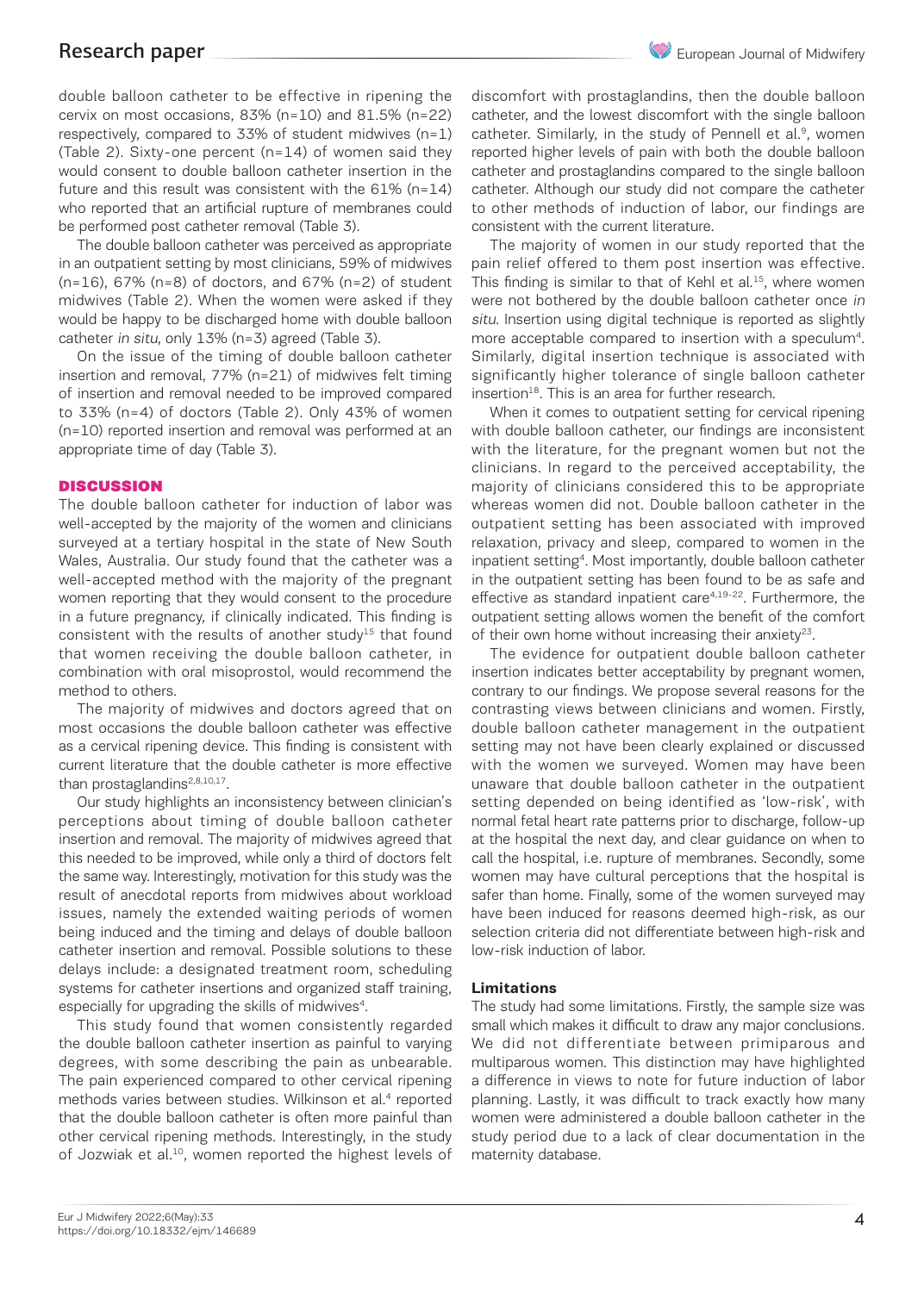# Research paper

# CONCLUSIONS

Our study found the double balloon catheter to be a wellaccepted method of cervical ripening among women and clinicians, while revealing differing attitudes between women and clinicians regarding timing and outpatient cervical ripening. Considering the increasing rates of induction of labor, further research into the acceptability of double balloon catheter for cervical ripening is required. Our study contributes to the current literature but highlights the need for further investigation into outpatient options. Additionally, it highlights the need to undertake qualitative research to further explore women's views, experiences and perceptions on induction of labor, to ensure clinical practice is woman-centered and evidenced-based, and to guide policy and protocol.

# REFERENCES

- 1. Centre for Epidemiology and Evidence. New South Wales Mothers and Babies 2016. New South Wales Ministry of Health; 2017. December, 2017. Accessed November 2, 2022. https://www.health.nsw.gov.au/ hsnsw/Publications/mothers-and-babies-2016.pdf
- 2. Rath W, Kehl S. The Renaissance of Transcervical Balloon Catheters for Cervical Ripening and Labour Induction. Geburtshilfe Frauenheilkd. 2015;75(11):1130-1139. doi:10.1055/s-0035-1558094
- 3. Gelber S, Sciscione A. Mechanical methods of cervical ripening and labor induction. Clin Obstet Gynecol. 2006;49(3):642- 657. doi:10.1097/00003081-200609000-00022
- 4. Wilkinson C, Bryce R, Adelson P, Turnbull D. A randomised controlled trial of outpatient compared with inpatient cervical ripening with prostaglandin E₂ (OPRA study). BJOG. 2015;122(1):94-104. doi:10.1111/1471-0528.12846
- 5. WHO recommendations for Induction of labour. World Health Organization; 2011. Accessed November 2, 2022. http://apps.who.int/iris/bitstream/ handle/10665/44531/9789241501156\_eng.pdf
- 6. Chen W, Xue J, Peprah MK, et al. A systematic review and network meta-analysis comparing the use of Foley catheters, misoprostol, and dinoprostone for cervical ripening in the induction of labour. BJOG. 2016;123(3):346-354. doi:10.1111/1471-0528.13456
- 7. Du YM, Zhu LY, Cui LN, Jin BH, Ou JL. Double-balloon catheter versus prostaglandin E2 for cervical ripening and labour induction: a systematic review and meta-analysis of randomised controlled trials. BJOG. 2017;124(6):891- 899. doi:10.1111/1471-0528.14256
- 8. Cromi A, Ghezzi F, Uccella S, et al. A randomized trial of preinduction cervical ripening: dinoprostone vaginal insert versus double-balloon catheter. Am J Obstet Gynecol. 2012;207(2):125.e1-125.e7. doi:10.1016/j.ajog.2012.05.020
- 9. Jozwiak M, Bloemenkamp KW, Kelly AJ, Mol BW, Irion O, Boulvain M. Mechanical methods for induction of labour. Cochrane Database Syst Rev. 2012;(3):CD001233. doi:10.1002/14651858.CD001233.pub2
- 10. Pennell CE, Henderson JJ, O'Neill MJ, McChlery S, Doherty DA, Dickinson JE. Induction of labour in nulliparous

women with an unfavourable cervix: a randomised controlled trial comparing double and single balloon catheters and PGE2 gel. BJOG. 2009;116(11):1443- 1452. doi:10.1111/j.1471-0528.2009.02279.x

- 11. Henderson J, Redshaw M. Women's experience of induction of labor: a mixed methods study. Acta Obstet Gynecol Scand. 2013;92(10):1159-1167. doi:10.1111/aogs.12211
- 12. Hildingsson I, Karlström A, Nystedt A. Women's experiences of induction of labour--findings from a Swedish regional study. Aust N Z J Obstet Gynaecol. 2011;51(2):151-157. doi:10.1111/j.1479-828X.2010.01262.x
- 13. Moore JE, Low LK, Titler MG, Dalton VK, Sampselle CM. Moving toward patient-centered care: Women's decisions, perceptions, and experiences of the induction of labor process. Birth. 2014;41(2):138-146. doi:10.1111/birt.12080
- 14. Schwarz C, Gross MM, Heusser P, Berger B. Women's perceptions of induction of labour outcomes: Results of an online-survey in Germany. Midwifery. 2016;35:3-10. doi:10.1016/j.midw.2016.02.002
- 15. Kehl S, Welzel G, Ehard A, et al. Women's acceptance of a double-balloon device as an additional method for inducing labour. Eur J Obstet Gynecol Reprod Biol. 2013;168(1):30-35. doi:10.1016/j.ejogrb.2012.12.018
- 16. de Vries BS, Barratt A, McGeechan K, et al. Outcomes of induction of labour in nulliparous women at 38 to 39 weeks pregnancy by clinical indication: An observational study. Aust N Z J Obstet Gynaecol. 2019;59(4):484- 492. doi:10.1111/ajo.12930
- 17. Mei-Dan E, Walfisch A, Suarez-Easton S, Hallak M. Comparison of two mechanical devices for cervical ripening: a prospective quasi-randomized trial. J Matern Fetal Neonatal Med. 2012;25(6):723-727. doi:10.3109/14767058.2011.591459
- 18. Jonsson M, Hellgren C, Wiberg-Itzel E, Akerud H. Assessment of pain in women randomly allocated to speculum or digital insertion of the Foley catheter for induction of labor. Acta Obstet Gynecol Scand. 2011;90(9):997-1004. doi:10.1111/j.1600-0412.2011.01197.x
- 19. Howard K, Gerard K, Adelson P, Bryce R, Wilkinson C, Turnbull D. Women's preferences for inpatient and outpatient priming for labour induction: a discrete choice experiment. BMC Health Serv Res. 2014;14(1):330. doi:10.1186/1472-6963-14-330
- 20. O'Brien E, Rauf Z, Alfirevic Z, Lavender T. Women's experiences of outpatient induction of labour with remote continuous monitoring. Midwifery. 2013;29(4):325- 331. doi:10.1016/j.midw.2012.01.014
- 21. Kelly AJ, Alfirevic Z, Ghosh A. Outpatient versus inpatient induction of labour for improving birth outcomes. Cochrane Database Syst Rev. 2013;(11):CD007372. doi:10.1002/14651858.CD007372.pub3
- 22. Policiano C, Pimenta M, Martins D, Clode N. Outpatient versus inpatient cervix priming with Foley catheter: A randomized trial. Eur J Obstet Gynecol Reprod Biol. 2017;210:1-6. doi:10.1016/j.ejogrb.2016.11.026
- 23. Turnbull D, Adelson P, Oster C, Bryce R, Fereday J,